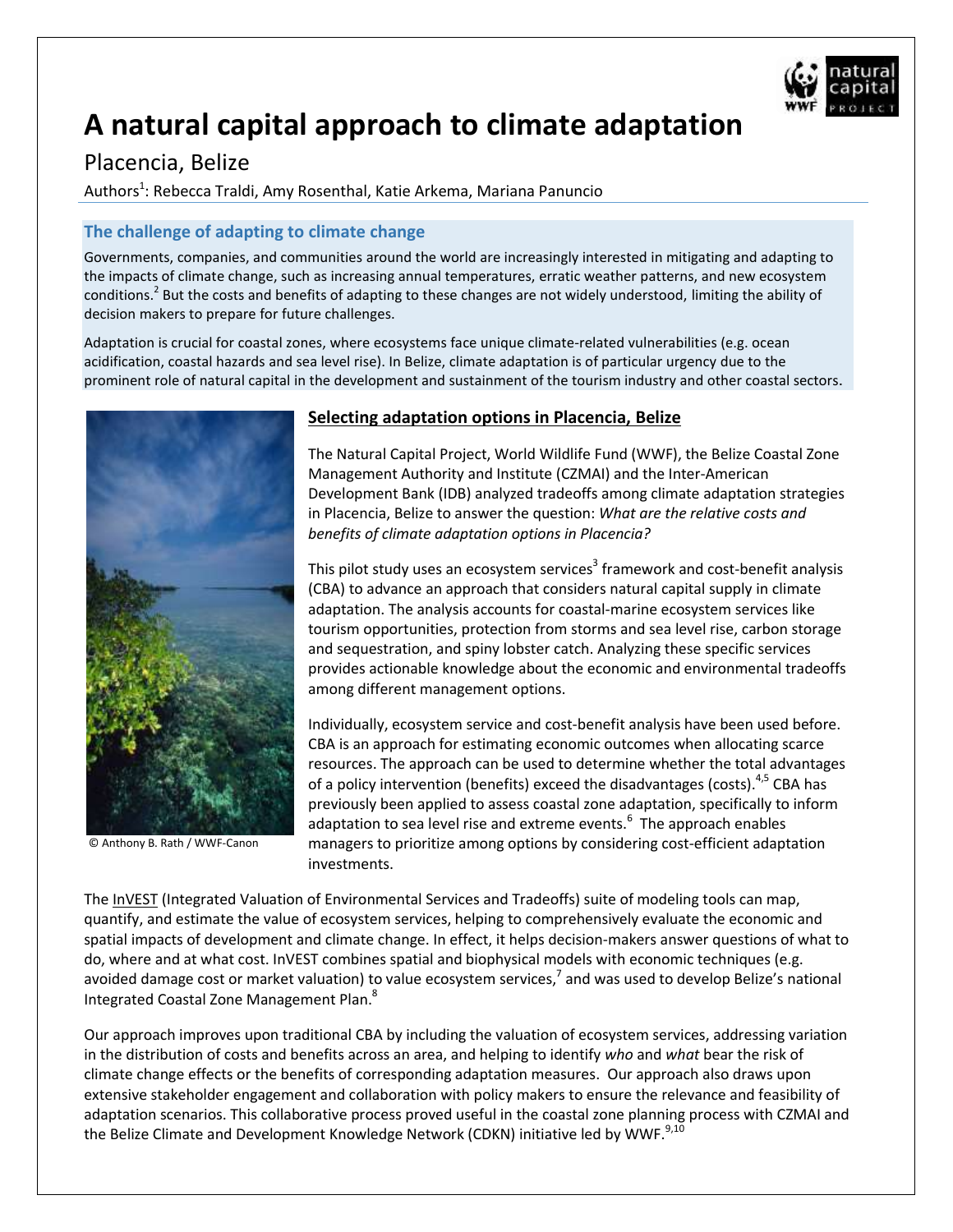



**Figure 1: Using a natural capital approach for climate adaptation.** *Adapted from Rosenthal et al. 2013.* 

#### **Using spatial-temporal scenarios for cost-benefit analysis**

In order to calculate the costs and benefits of adaptation, the team built three climate adaptation scenarios (Figure 2). These scenarios combine previous research incorporating stakeholder input with literature review, field data, and expert workshops. Specific adaptation measures were incorporated into the scenarios based on local priorities, feasibility, and potential for mapping, modeling, and valuation.

The use of gray and green infrastructure was a key component of scenario development. Green infrastructure generally refers to the use of natural systems as physical structures to benefit society. $^{11}$  In this case, "green" approaches refer to conservation and restoration of coral reefs and mangroves to defend the coastline against sea level rise and coastal A natural capital approach to climate adaptation begins with an assessment of current provision of ecosystem services. Next, scenarios are developed that account for climate change impacts, human activities and development, and alternative adaptation options. Finally, ecosystem service models (InVEST) are used to assess the ecosystem service impacts and possible costs and benefits of alternative adaptation scenarios, which are then compared in a CBA framework (Figure 1). Ideally, these steps are iterated to refine options and outputs, and to improve final decisions governing adaptation measures.



**Figure 2: Creating adaptation scenarios.** *Adapted from Rosenthal et al. 2013.* 

storms; alternative "gray" approaches include the construction of sea walls.

The first adaptation scenario, *Integrated Adaptation***,** prioritizes action to safeguard coastal resources and industries (specifically emphasizing tourism) while also adopting measures to preserve natural areas. The scenario is designed to limit the adverse impacts of sectors in the coastal zone (e.g., degraded coral reefs from marine transportation) and incorporate green adaptation strategies (e.g. restoration of sea grass). It establishes one marine protected area (MPA) and several private reserves. *Integrated Adaptation* includes strategic use of gray infrastructure in highly developed areas without high-value beachfront property. Adaptation strategies are implemented through government intervention and incentives for property owners.

In the second scenario, *Reactive Adaptation***,** gray infrastructure is the primary emphasis and sea walls are built to protect investments in tourism and private property. No areas are restored, resulting in loss of some green infrastructure and habitat (e.g. mangroves). The *Reactive Adaptation* scenario has the highest level of coastline devoted to both development and seawalls.

Finally, there is a *No Action* scenario in which the configuration of coastal and marine uses remains the same, because the government takes no action to adapt to climate change. This scenario was used as a baseline to compare relative outcomes of adaptation strategies.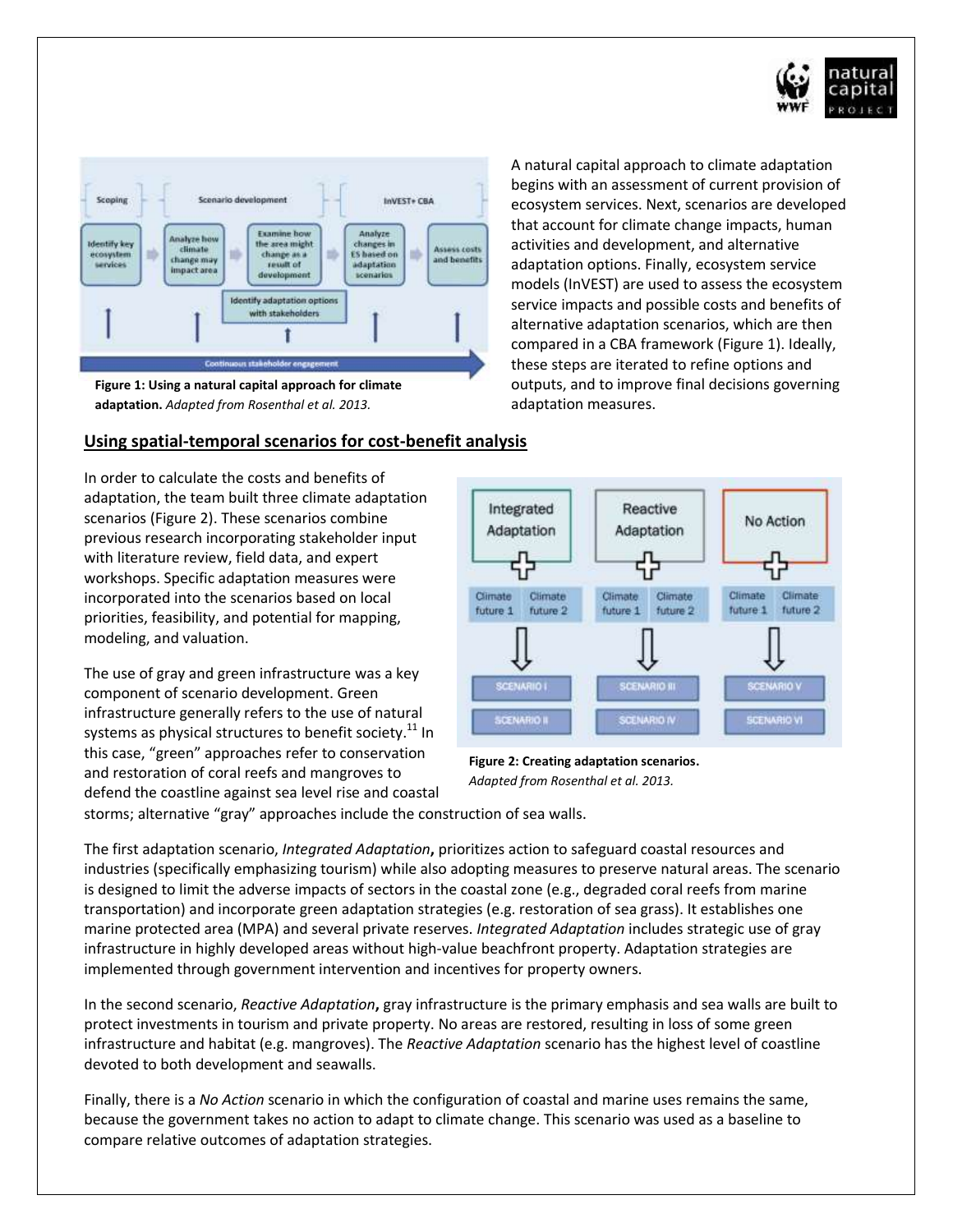

These scenarios were combined with two possible climate futures – one in which the global community takes action to mitigate climate change through the UNFCCC starting in 2020, called "mitigation," and one in which it does not, called "global inaction" – to generate climate adaptation scenarios.

### **Calculating costs and benefits**

After the adaptation scenarios were developed, InVEST and CBA were used to compare the different options, identifying costs and benefits for Placencia. The team calculated the cost of adaptation (e.g. how much does it cost to create an MPA, or build and maintain a seawall?) and quantified impacts on ecosystem services. Benefit calculations included the positive returns for ecosystem services, such as coastal protection from seawalls, as well as spillover effects such as the potential negative impacts on tourism from seawall construction. These integrated methods enabled analysis of complex relationships between adaptation activities, as well as tradeoffs among priorities for development, ecosystem services, and climate adaptation.

#### **Data collection**

The CBA calculations used values for key ecosystem services, the costs of implementation and maintenance of adaptation measures, and the cost of projected damages (e.g. due to coastal erosion) to calculate the Net Present Value (NPV) for each scenario. The ecosystem services data were collected as part of a three-year coastal zone planning process led by the Belize Coastal Zone Management Authority and Institute (CZMAI). Data were also provided by diverse sources such as government agencies in Belize, WWF offices, local NGOs and private entities, and peer-reviewed literature. Many of the adaptation measures considered came from the Climate and Development Knowledge Network (CDKN) initiative led by WWF and supported by the UK Department for International Development (DFID).

In addition, InVEST and CBA accounted for expected costs related to climate change from sea level rise and increasing temperatures, including changes in annual catch of spiny lobster and expected property damage from erosion and storms.

### **Findings**

The InVEST Habitat Risk Assessment model determined risks to three habitats – sea grass, coral reefs, and mangroves – finding that the *Reactive Adaptation* scenario poses the highest risk to all habitats. This result is likely due to increased coastal development and associated uses (e.g., marine transportation). The area of habitat atrisk decreases if the *Integrated Adaptation* scenario is implemented. For example, areas of mangroves atrisk decrease by almost a factor of 10 relative to the *No Action* scenario.

| <b>Global Mitigation</b>                                                                        | <b>No Action</b> | Integrated      | <b>Reactive</b> |
|-------------------------------------------------------------------------------------------------|------------------|-----------------|-----------------|
| NPV of total benefits                                                                           | \$0.790          | \$1,300         | \$0,650         |
| NPV Lobster fishing                                                                             | \$0,008          | \$0.009         | \$0.006         |
| <b>NPV Tourism &amp; recreation</b>                                                             | 50.782           | \$1.273         | \$0.702         |
| NPV Carbon storage &<br>sequestration                                                           | $-1$             | \$0.013         | S0.061          |
| NPV of total implementation costs.                                                              | $-50.005$        | $-50.015$       | $-50.191$       |
| NPV of erosion damages from sea level<br>rise and storms                                        | $-52.517$        | $-52.556$       | $-52.005$       |
| Total NPV of all benefits, costs and<br>the control of the control of the control of<br>damages | \$1.731          | $-51.275$       | \$1.550         |
| NPV compared to No Action scenario                                                              | - 2              | \$0.456 billion | \$0.181 billion |

**Figure 3: Comparison of adaptation scenarios under global mitigation. Checkmarks indicate highest relative benefits.** *Adapted from Rosenthal et al. 2013*

*Adapted from Rosenthal et al. 2013.*  Returns were then calculated for a current scenario (2010-2024) and future scenarios (2025-2100). For both climate future, the greatest benefits overall and highest levels of efficiency are achieved with the *Integrated Adaptation* scenario. This result includes the highest returns for services like carbon storage, lobster fisheries, and tourism (figure 3).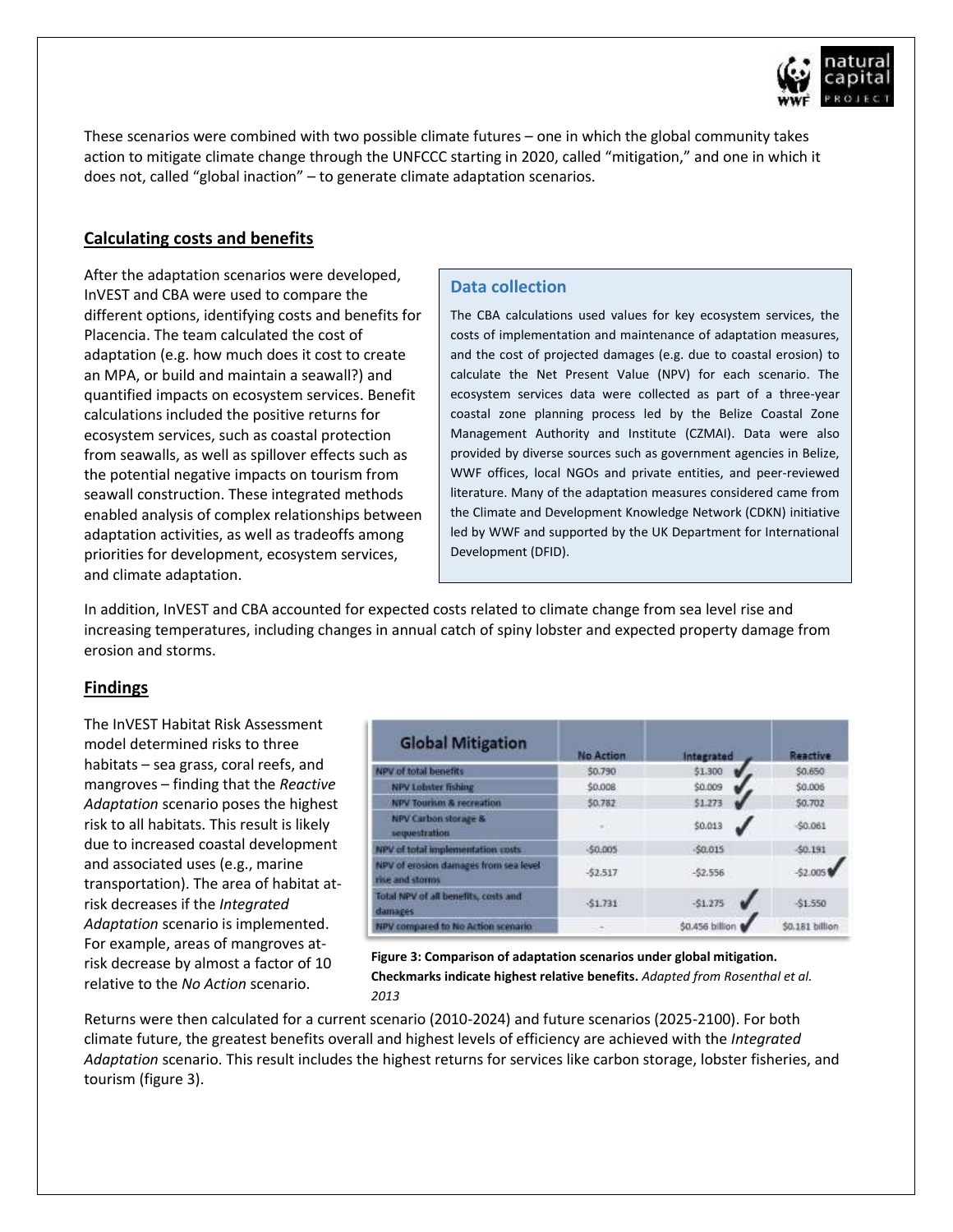



**Figure 4: Annual returns of two ecosystem services, lobster fisheries and tourism, under the three adaptation scenarios.** *Source: Gregory Verutes, Rosenthal et al. 2013.* 



**Figure 5: Erosion and engineered protection from a single catergory 1 hurricane event under three alternative management and two climate scenarios.** *Source: Gregory Verutes, Rosenthal et al. 2013.* 

The InVEST lobster fisheries model was used to calculate impacts on catch amounts and revenue. Although the model indicates that warming temperatures are likely to reduce revenue from lobster fisheries regardless of the adaptation strategy, *Integrated Adaptation* provides the highest relative returns with only a 205,000 BZ\$ reduction. In the *Reactive scenario*, 323,266 BZ\$ is lost.

For tourism, *Integrated Adaptation* results in more than twice the number of visitor days spent in Placencia compared to *Reactive Adaptation* (549,000 days versus 368,000) and 1.5 times the revenue (figure 4). This is likely because the *Integrated* scenario blends conservation of key habitats with some increases in development in the northern part of the planning region, and tourism in Belize is typically nature-based.

The only service for which *Integrated Adaptation* does not provide the highest relative economic benefits is coastal protection (measured by damages to infrastructure). Although the *Integrated* scenario provides the greatest amount of coastal protection spatially, the value of the service is lower; the lowest damage costs are projected in the *Reactive* scenario due to the use of seawalls. As with the other services, there is spatial variation in where erosion is expected within Belize; the analysis identified which locations are at the highest risk (figure 5). The windward side of Placencia is projected to experience higher rates of erosion due to sea level rise, exposure to storm waves and fewer seawalls. Seawalls are not used in this area in order to preserve its pristine beaches for tourism.

*Integrated Adaptation* provides better erosion control than *No Action*, with specific benefits for the west coast and southern part of the lagoon, where the amount of erosion is two to three times lower (most likely due to mangrove preservation and restoration). It is also important to note that the global inaction climate scenario intensifies the overall risk of erosion, due to increased water levels and weakened ability of corals to provide protection from storms.